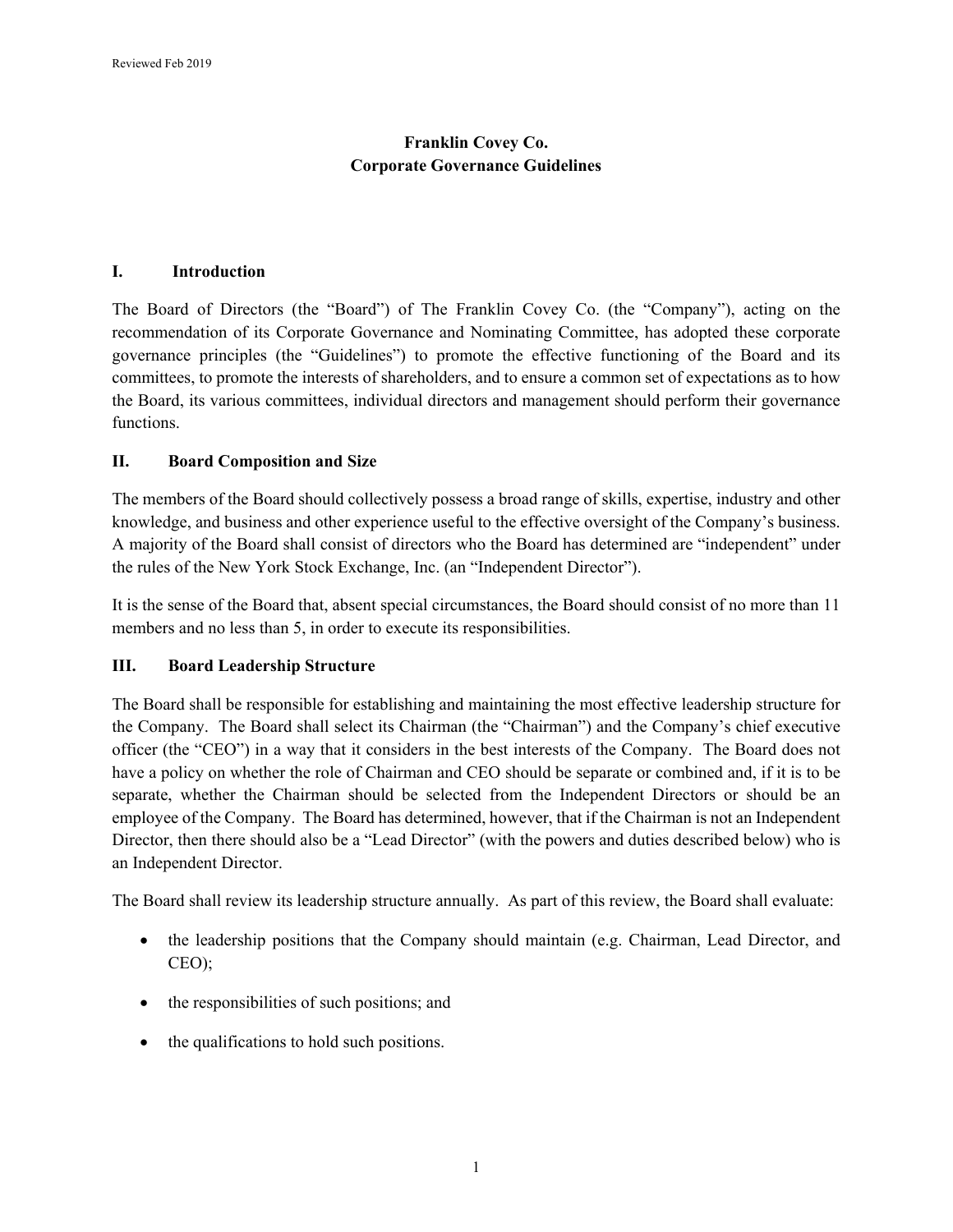In conducting this review, the Board shall consider, among other things:

- the effectiveness of the policies, practices and people in place to help ensure strong, independent Board oversight;
- the Company's performance and the effect that a particular leadership structure may have on the Company's performance;
- the views of the Company's shareholders; and
- legislative and regulatory developments, the practices at other global companies, trends in governance, and other information and data on the topic of board leadership structure as it considers appropriate.

# **IV. Selection of Directors**

*Nominations and Appointments.* The Board's Corporate Governance and Nominating Committee shall be responsible for identifying and recommending to the Board qualified candidates for Board membership, based primarily on the following criteria:

- judgment, character, expertise, skills and knowledge useful to the oversight of the Company's business;
- diversity of viewpoints, backgrounds, experiences, and other demographics;
- business or other relevant experience; and
- the extent to which the interplay of the candidate's expertise, skills, knowledge and experience with that of other Board members will build a Board that is effective, independent, collegial and responsive to the needs of the Company.

The Corporate Governance and Nominating Committee shall give appropriate consideration to candidates for Board membership nominated by shareholders in accordance with the Company's By-Laws, and shall evaluate such candidates in the same manner as other candidates identified to the Committee. The Committee may use outside consultants to assist in identifying candidates. Members of the Corporate Governance and Nominating Committee discuss and evaluate possible candidates in detail prior to recommending them to the Board.

The Corporate Governance and Nominating Committee shall also be responsible for initially assessing whether a candidate would be an Independent Director. The Board, taking into consideration the recommendations of the Corporate Governance and Nominating Committee, shall be responsible for selecting the nominees for election to the Board by the shareholders and for appointing directors to the Board to fill vacancies, with primary emphasis on the criteria set forth above. The Board, taking into consideration the assessment of the Corporate Governance and Nominating Committee, shall also make a determination as to whether a nominee or appointee would be an Independent Director.

*Invitations.* The invitation to join the Board shall be extended by the Board via the Chairman and either the chairperson of the Corporate Governance and Nominating Committee or the Lead Director or another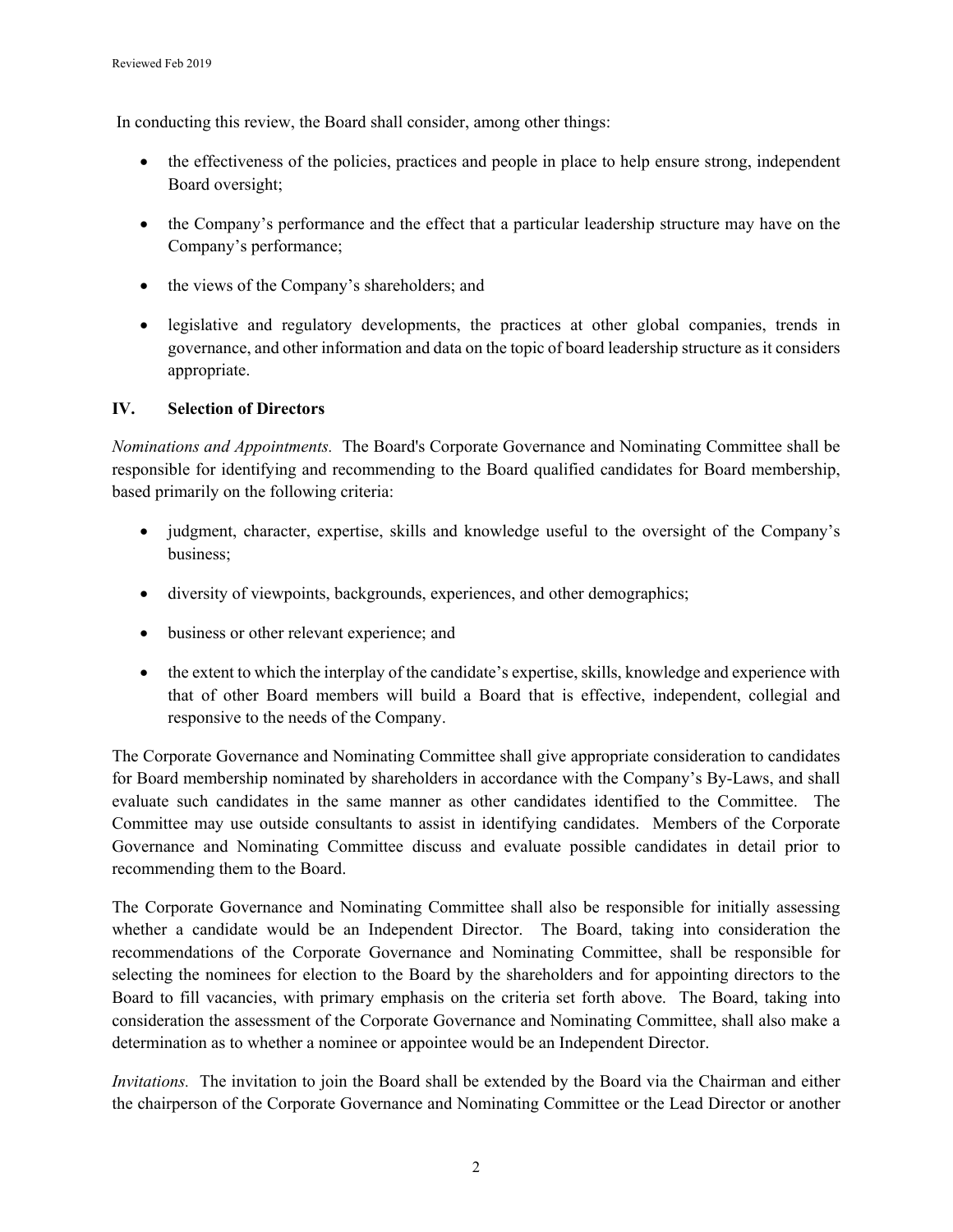Independent Director of the Company designated by the Chairman and the chairperson of the Corporate Governance and Nominating Committee.

# **V. Service as a Director**

*Review of Continuation Based on Age.* Unless otherwise recommended by the Corporate Governance and Nominating Committee, a director who would be age 75 or older at the time of election shall not stand for re-election.

*Notification of Acceptance of other Appointments.* Directors are expected to advise the Chairman of the Board and the chairperson of the Corporate Governance and Nominating Committee promptly upon accepting any other public company directorship or any assignment to the audit committee or compensation committee of the board of directors of any public company of which such director is a member.

*Reporting Changes in Business and Professional Affiliations.* Directors are expected to report changes in their business or professional affiliations or responsibilities, including retirement, to the Chairman of the Board and the chairperson of the Corporate Governance and Nominating Committee. A director should offer to resign if the Corporate Governance and Nominating Committee concludes that the director no longer meets the Company's requirements for service on the Board of Directors.

*Prohibition Against Serving Competitors of the Company*. No director shall serve as a director, officer of employee of a competitor of the Company.

# **VI. The Committees of the Board**

The Board shall have at least three committees: the Audit Committee, the Organization and Compensation Committee and the Corporate Governance and Nominating Committee (the "Committees"). Each Committee shall have a written charter which satisfies the requirements of the New York Stock Exchange. The Board expects to accomplish a substantial amount of its work through the Committees. Each Committee shall report regularly to the Board summarizing the Committee's actions and any significant issues considered by the Committee. Such reporting shall not be required if all directors are present at the Committee meeting where such actions or issues are considered.

Each of the Audit Committee, the Organization and Compensation Committee and the Corporate Governance and Nominating Committee shall be composed of no fewer than three Independent Directors. Each Committee member must satisfy the membership requirements set forth in the relevant committee charter. A director may serve on more than one Committee.

The Corporate Governance and Nominating Committee shall be responsible for identifying Board members qualified to fill vacancies on any Committee and recommending that the Board appoint the identified member or members to the applicable Committee. The Board, taking into account the views of the Chairman, shall designate one member of each Committee as chairperson of such Committee. It is the sense of the Board and the Corporate Governance and Nominating Committee that consideration should be given to rotating members of the Committees periodically at about a six-year interval, but they do not believe that such a rotation should be mandated as a policy since there may be reasons at a given point in time to maintain an individual director's committee membership for a longer period.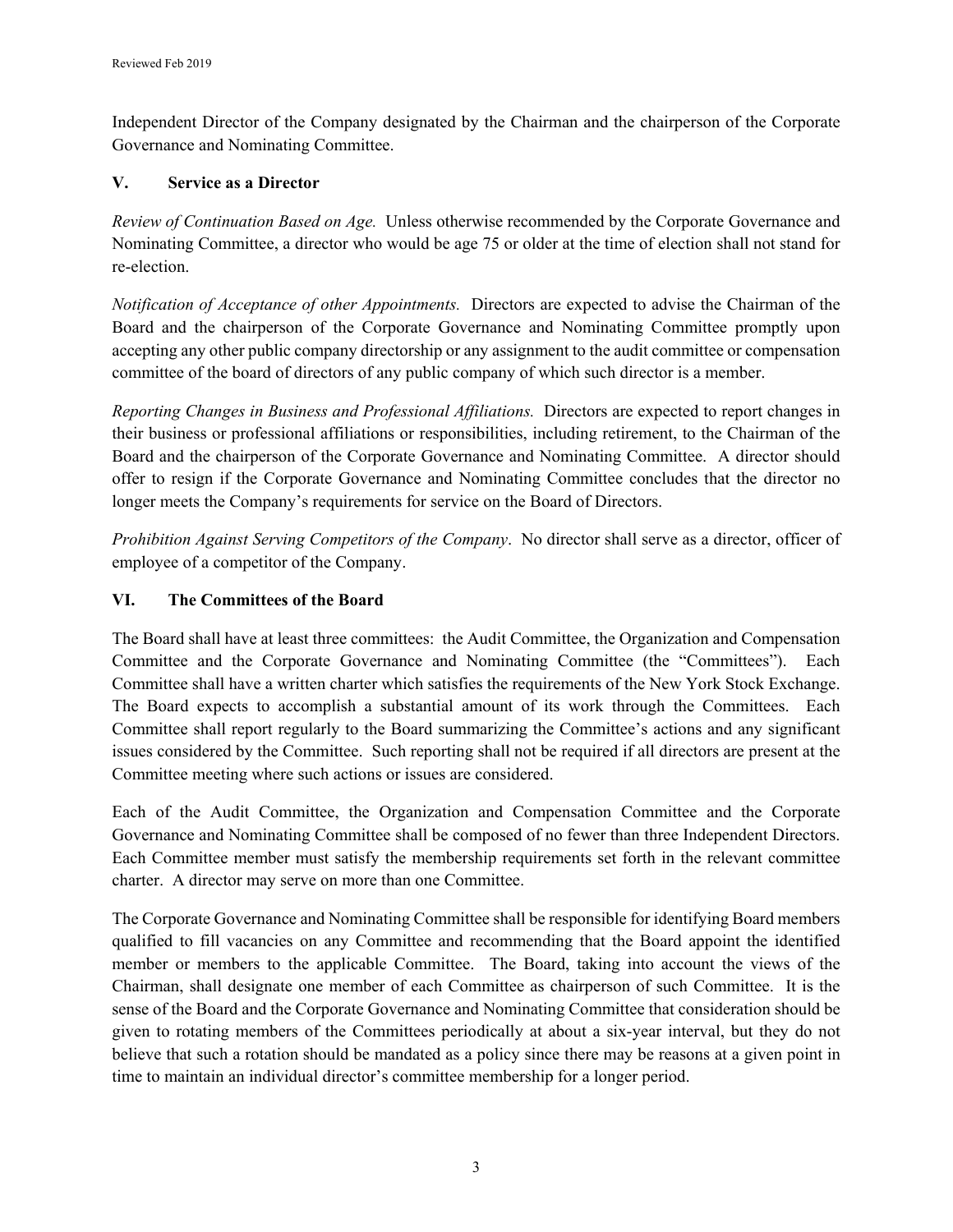# **VII. Board and Committee Meetings**

The Board shall have at least four meetings each year. Additional meetings shall occur if called by the Board, the Chairman, the Lead Director, the chairperson of the Corporate Governance and Nominating Committee, the CEO, a president, a chief operating officer or any two directors. The Board may act by unanimous written consent in lieu of a meeting.

Each Committee shall have the number of meetings provided for in its charter, with further meetings to occur (or action to be taken by unanimous written consent) when deemed necessary or desirable by the Committee or its chairperson.

The agenda for each Board meeting shall be established by the Chairman or CEO in consultation with the Lead Director, if any. Any Board member may suggest the inclusion of additional subjects on the agenda. The agenda for each Committee meeting shall be established by the Committee chairperson in consultation with appropriate members of the Committee and with management. Although management will seek to provide appropriate materials in advance of Board and Committee meetings, this will not always be consistent with the timing of the operations of the business, and in certain cases it may not be possible to circulate materials in advance of the meeting. Materials presented to the Board and Committee members should provide the information needed for the directors to make an informed judgment or engage in informed discussions.

At least annually, the Chairman or CEO shall issue to the other Board members a schedule of the foreseeable primary agenda subjects intended to be discussed by the Board, and each Committee's chairperson shall issue to the other Committee members a schedule of the foreseeable primary agenda subjects intended to be discussed by the Committee.

Unless a Committee expressly determines otherwise, the agenda, materials and minutes for each Committee meeting shall be available to all directors, and all directors shall be free to attend any Committee meeting. In addition, all directors, whether or not members of the Committee, shall be free to make suggestions to a Committee chairperson for additions to the agenda or his or her Committee or to request that an item from a Committee agenda be considered by the Board.

# **VIII. Executive Sessions and the Presiding Director**

To ensure free and open discussion and communication among the Independent Directors, the Independent Directors shall meet in executive session at least twice a year with no members of management or non-Independent Directors present. If the Chairman is an Independent Director, then the Chairman should chair such meetings. If not, then the Lead Director or Chair of the Corporate Governance and Nominating Committee shall have the powers and duties described below. The Independent Directors may designate a new Lead Director at any time. Each Independent Director shall have the authority to call executive sessions.

The Lead Director's powers or duties shall include:

- presiding at executive sessions of the Independent Directors;
- advising the Chairman or CEO of decisions reached, and suggestions made, at executive sessions;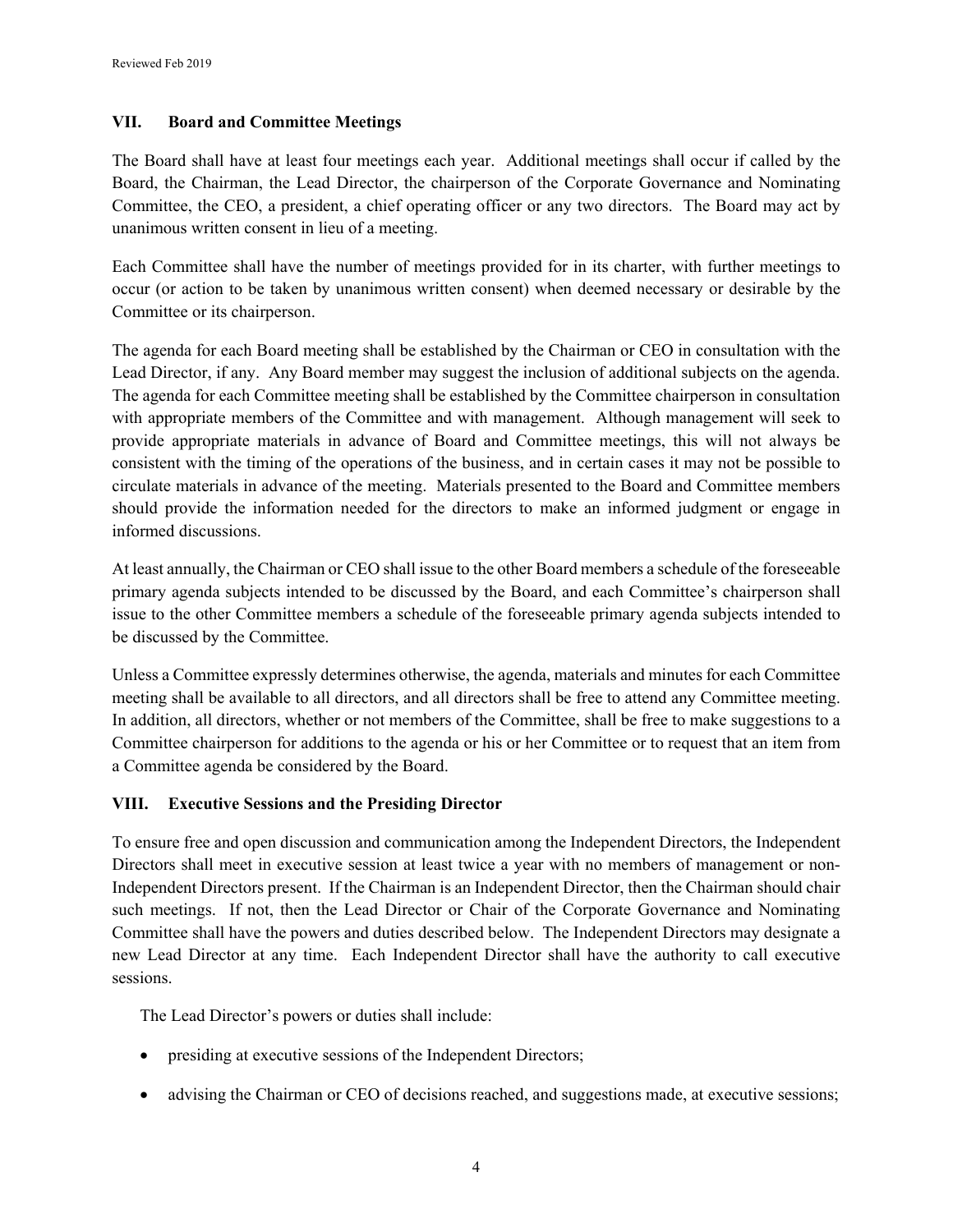- calling meetings of the Independent Directors;
- reviewing and approving the agenda (including adding items to the agenda), schedule and materials for each Board and Corporate Governance and Nominating Committee meeting and executive session;
- facilitating communication between the Independent Directors and the Chairman or CEO;
- meeting directly with management and non-management employees of the firm, if perceived appropriate;
- meeting directly with independent advisors to the Company, if necessary and appropriate; and
- if requested by major shareholders, being available for consultation and direct communication.

# **IX. Board Responsibilities**

The business and affairs of the Company are under the governance of the Board in accordance with Utah law. The Board's responsibility is to provide direction and oversight. The Board confirms the strategic direction of the Company and oversees the performance of the Company's business and management. The management of the Company is responsible for presenting strategic plans to the Board for review and approval and for implementing the Company's strategic plans. In performing their duties, the primary responsibility of the directors is to exercise their business judgment in the best interests of the Company, and they shall consider, among other things, the potential effect of any matter on the Company's reputation and performance.

Certain specific corporate governance functions of the Board are set forth below:

- 1. *Management Succession*. The Board, acting through the Corporate Governance and Nominating Committee, shall review and concur in a management succession plan, developed by the CEO, to ensure continuity in senior management. This plan, on which the CEO shall report at least annually, shall address:
	- emergency CEO succession;
	- CEO succession in the ordinary course of business, including retirement; and
	- succession for the other members of senior management.

The plan shall include an assessment of senior management experience, performance, skills and planned career paths.

2. *Evaluating the CEO*. The Board, acting through the Organization and Compensation Committee, shall annually conduct an evaluation of the performance of the CEO. The chairperson of the Organization and Compensation Committee shall communicate such evaluation to the CEO and other members of the Board.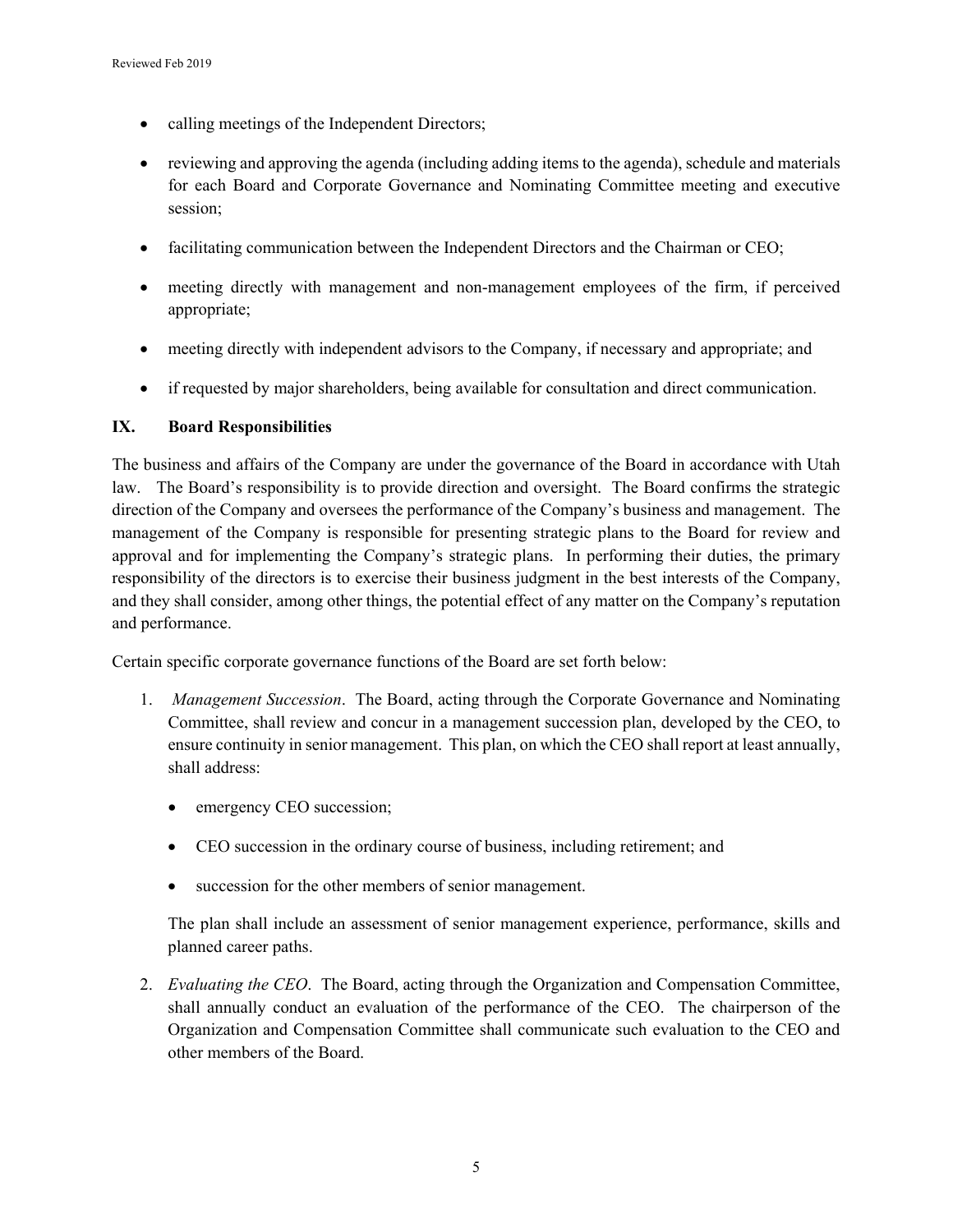- 3. *Reviewing and Approving Significant Transactions*. Board approval of a particular transaction may be appropriate because of several factors, including:
	- legal or regulatory requirements;
	- the materiality of the transaction to the Company's financial performance, risk profile or business;
	- the terms of the transaction; or
	- other factors, such as the entering into of a new line of business or a variation from the Company's strategic plan.

To the Extent the Board determines it appropriate, the Board shall develop standards to be utilized by management in determining types of transactions that should be submitted to the Board for review and approval or notification.

4. *Director Compensation*. The Organization and Compensation Committee shall periodically review the form and amounts of director compensation and make recommendations to the Corporate Nominating and Governance Committee with respect thereto. The Board shall set the form and amounts of director compensation, taking into account the recommendations of the two Committees. The Board believes that the amount of director compensation should fairly reflect the contributions of the directors to the performance of the Company. The Organization and Compensation Committee shall periodically provide to the Board a report on the director compensation policies and practices of comparable companies. Only non-management directors shall receive compensation for services as a director. To create a direct linkage with corporate performance, the Board believes that a meaningful portion of the total compensation of nonmanagement directs should be provided and held in common stock, restricted stock units, stock options or other types of equity-based compensation.

# **X. Expectations for Directors**

The Board has developed a number of specific expectations of directors to promote the discharge by the directors of their responsibilities and to promote the efficient conduct of the Board's business. It is understood that the Independent Directors are not full-time employees of the Company.

- 1. *Commitment and Attendance*. All directors should make every effort to attend meetings of the Board and the Committees of which they are members. Attendance by telephone or video conference may be used to facilitate a director's attendance in unusual circumstances.
- 2. *Participation in Meetings*. Each director should be sufficiently familiar with the business of the Company, including its financial statements and capital structure, and the risks and the competition it faces, to ensure active and effective participation in the deliberations of the Board and of each Committee on which he or she serves. Upon request, management shall make appropriate personnel available to answer any questions a director may have about any aspect of the Company's business. Directors should also review the materials provided by management and advisors in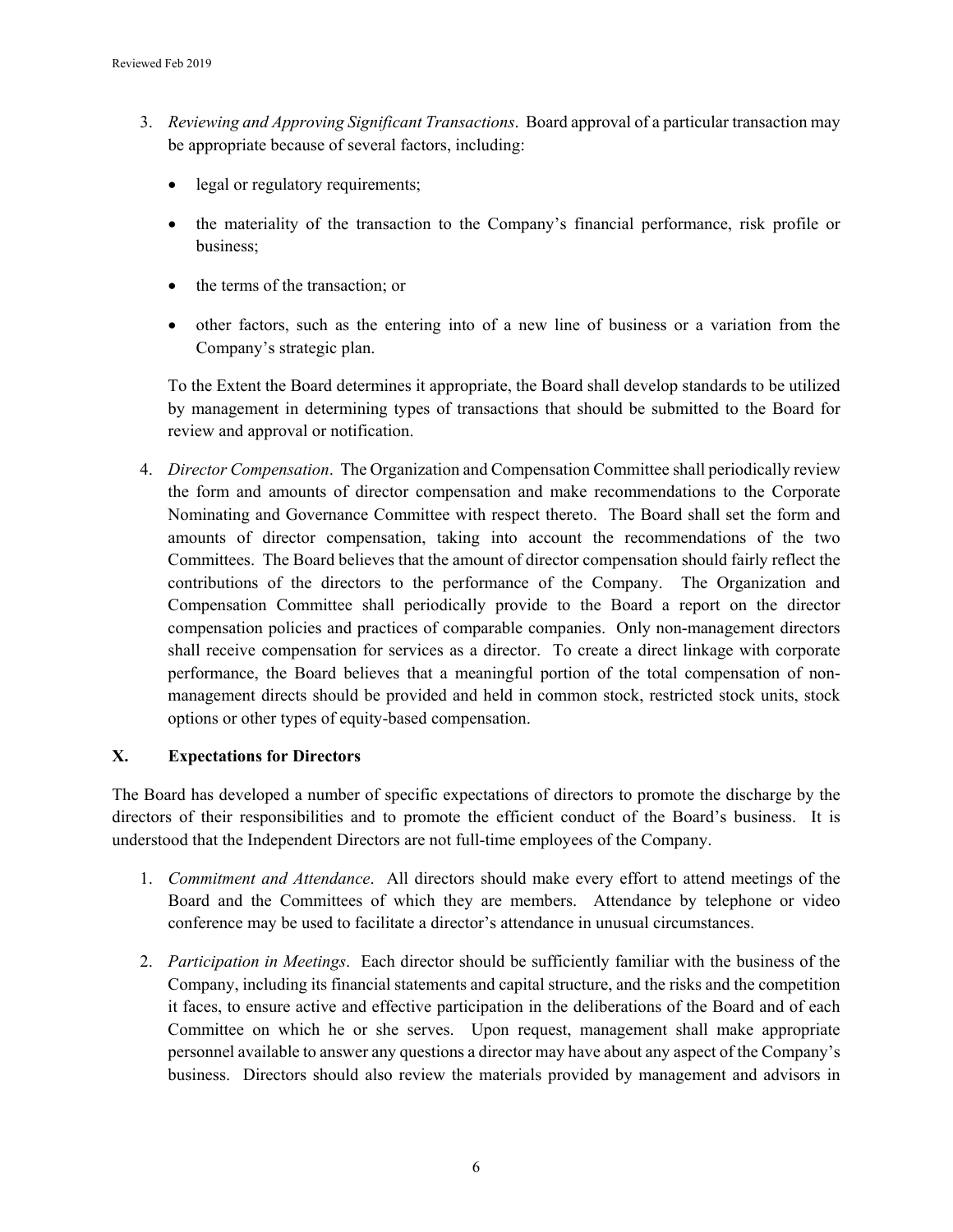advance of the meetings of the Board and the Committees and should arrive prepared to discuss the issues presented.

3. *Loyalty and Ethics*. In their roles as directors, all directors owe a duty of loyalty to the Company. This duty of loyalty mandates that the best interests of the Company take precedence over any interest possessed by a director.

The Company has adopted a Code of Business Conduct and Ethics. Certain portions of the Code deal with activities of directors, particularly with respect to potential conflicts of interests, the taking of corporate opportunities for personal use, and transactions in the securities of the Company. Directors should be familiar with the Code's provisions in these areas and should consult with one of the Company's executive officers or outside counsel in the event of any issues.

- 4. *Non-employee Director Stock Ownership*. The board believes that it is important for each director have a financial stake in the Company to help align the director's interests with those of the Company's shareholders. To meet this objective, it is the policy of the Board that each director who is not an employee of the Company or its affiliates (a "Non-employee Director") must maintain, at all times during his or her tenure on the Board, beneficial ownership of a number of shares of the Company's common stock having a minimum aggregate value of at least four times the amount of the most recent annual cash retainer paid to each Non-employee Director for service on the Board of Directors (other than relating to committee service), provided that new Nonemployee Directors will have up to five years of service on the Board to meet this ownership requirement. In determining the minimum aggregate value of the Non-employee Directors' beneficially owned shares, each Non-employee Director may rely on the greater of (a) the average of the closing prices of the Company's common stock over the two-year period prior to the date of determination or (b) the sum of  $(x)$  the aggregate price paid by such director for his or her shares plus (y) for all shares granted to such director by the Company pursuant to restricted stock awards, the aggregate fair market value of such shares determined on the date of grant. In the event a Nonemployee Director fails to comply with the foregoing policy, such Non-employee Director shall not sell any shares of the Company's common stock until such director again complies with the foregoing policy.
- 5. *Other Directorships and Significant Activities*. The Company values the experience directors bring from other boards on which they serve and other activities in which they participate, but recognizes that those boards and activities may also present demands on a director's time and availability and may present conflicts or legal issues, including independence issues. Directors should advise the chairperson of the Corporate Governance and Nominating Committee, Lead Director, Chairman and the CEO before accepting membership on other boards of directors or any audit committee or other significant committee assignment on any other board of directors, or establishing other significant relationships with businesses, institutions, governmental units or regulatory entities, particularly those that may result in significant time commitments or a change in the director's relationship to the Company.
- 6. *Contact with Management, Employees and Independent Advisors*. All directors shall be free to contact the CEO at any time to discuss any aspect of the Company's business. Directors shall also have complete access to other employees of the Company. The Board expects that there will be